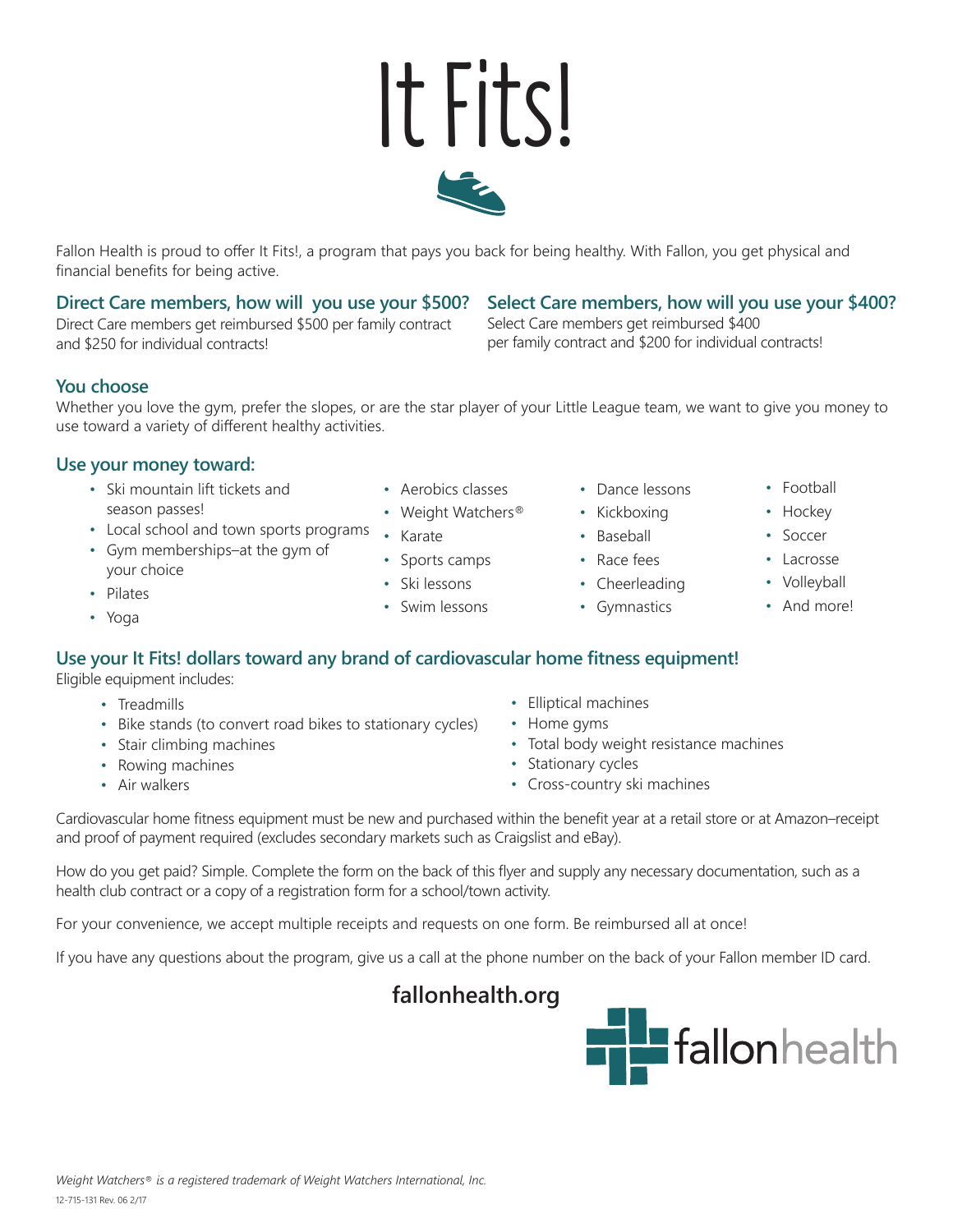### **It Fits! Reimbursement Form**

Subscribers are eligible for reimbursement once per benefit year.\* Direct Care members may request \$500 per family contract and \$250 per individual contract. Select Care members may request \$400 per family contract and \$200 per individual contract. **Requests must be made no later than three months following a benefit year in order to receive reimbursement.**

**Two ways to get reimbursed: 1. Mail completed form to:** Fallon Health P.O. Box 211308 Eagan, MN 55121-2908 **2. Email completed form to:**

reimbursements@fallonhealth.org

For more information about other fitness discounts, visit fallonhealth.org.

#### **Subscriber information** (Check which plan you have:  $\Box$  Direct Care  $\Box$  Select Care)

(Note: The subscriber is the primary health insurance policyholder, not necessarily the person requesting reimbursement.)

| Subscriber's last name                                                                                | First name                                                                                                                                                                                                                      |       | Middle initial |
|-------------------------------------------------------------------------------------------------------|---------------------------------------------------------------------------------------------------------------------------------------------------------------------------------------------------------------------------------|-------|----------------|
| Address                                                                                               | City                                                                                                                                                                                                                            | State | ZIP            |
| $C_1$ $C_2$ $C_3$ $C_4$ $C_5$ $C_6$ $C_7$ $C_8$ $C_9$ $C_1$ $C_2$ $C_3$ $C_4$ $C_5$ $C_7$ $D_8$ $D_9$ | $\tau$ . The contract of the contract of the contract of the contract of the contract of the contract of the contract of the contract of the contract of the contract of the contract of the contract of the contract of the co |       |                |

Subscriber's ID # (located on the front of your card) Telephone number

| Activity/item for reimbursement** |              |                  |  |  |  |
|-----------------------------------|--------------|------------------|--|--|--|
| Program/gym name/retailer         | Benefit year | Amount requested |  |  |  |
|                                   |              |                  |  |  |  |
|                                   |              |                  |  |  |  |
|                                   |              |                  |  |  |  |
|                                   |              |                  |  |  |  |

#### **Information needed for reimbursement**

- $\Box$  This completed form
- $\Box$  A copy of any/all applicable health club contracts, personal fitness trainer agreements or a copy of the registration form for a school/town activity. These must show the beginning and ending dates of membership activity and the names of enrolled members.
- $\Box$  Dated original receipts or copies of bank/credit statements showing the charge for membership, classes or equipment (original receipts will not be returned). These should reflect the dollar amount you are requesting. Fallon will only reimburse for the amount reflected on these receipts/statements. When paying by check, please send a copy of the front and back of the cancelled check.

Also, a brochure from the health club, facility or program may be requested.

#### **Certification and authorization (This form must be signed and dated below by the subscriber.)**

Reimbursement is subject to approval by Fallon Health. *(This incentive payment may be considered taxable income. Please consult your tax advisor if you have questions.)* Please allow 4-6 weeks from receipt for reimbursements. Reimbursement check should be made to (check one):

 $\Box$  Subscriber  $\Box$  Member  $\Box$ 

#### **Agreement:**

I certify that the information above is correct to the best of my knowledge. I am claiming reimbursement only for eligible expenses incurred during the applicable benefit year and for eligible members.

#### Subscriber's signature \_\_\_\_\_\_\_\_\_\_\_\_\_\_\_\_\_\_\_\_\_\_\_\_\_\_\_\_\_\_\_\_\_\_\_\_\_\_\_\_\_\_\_\_\_\_\_\_\_\_\_\_\_\_\_\_\_\_\_\_\_\_ Date \_\_\_\_\_\_\_\_\_\_\_\_\_\_\_\_\_\_\_\_\_\_\_\_\_\_\_\_\_\_\_\_\_\_\_\_\_\_

*\*\* Reimbursement amounts may vary. Reimbursement is not available for camps that are not sports-dedicated, social clubs, transportation, greens fees, uniforms, meals, lodging, fitness clothing, vitamins, gift cards and donations.*



*Program eligibility and benefits may vary by employer, plan and product.*

*<sup>\*</sup> A benefit year is the 12-month period during which your annual health insurance plan design features, such as deductibles and out-of-pocket maximums, accumulate. A benefit year is often, but not always, January 1 through December 31.*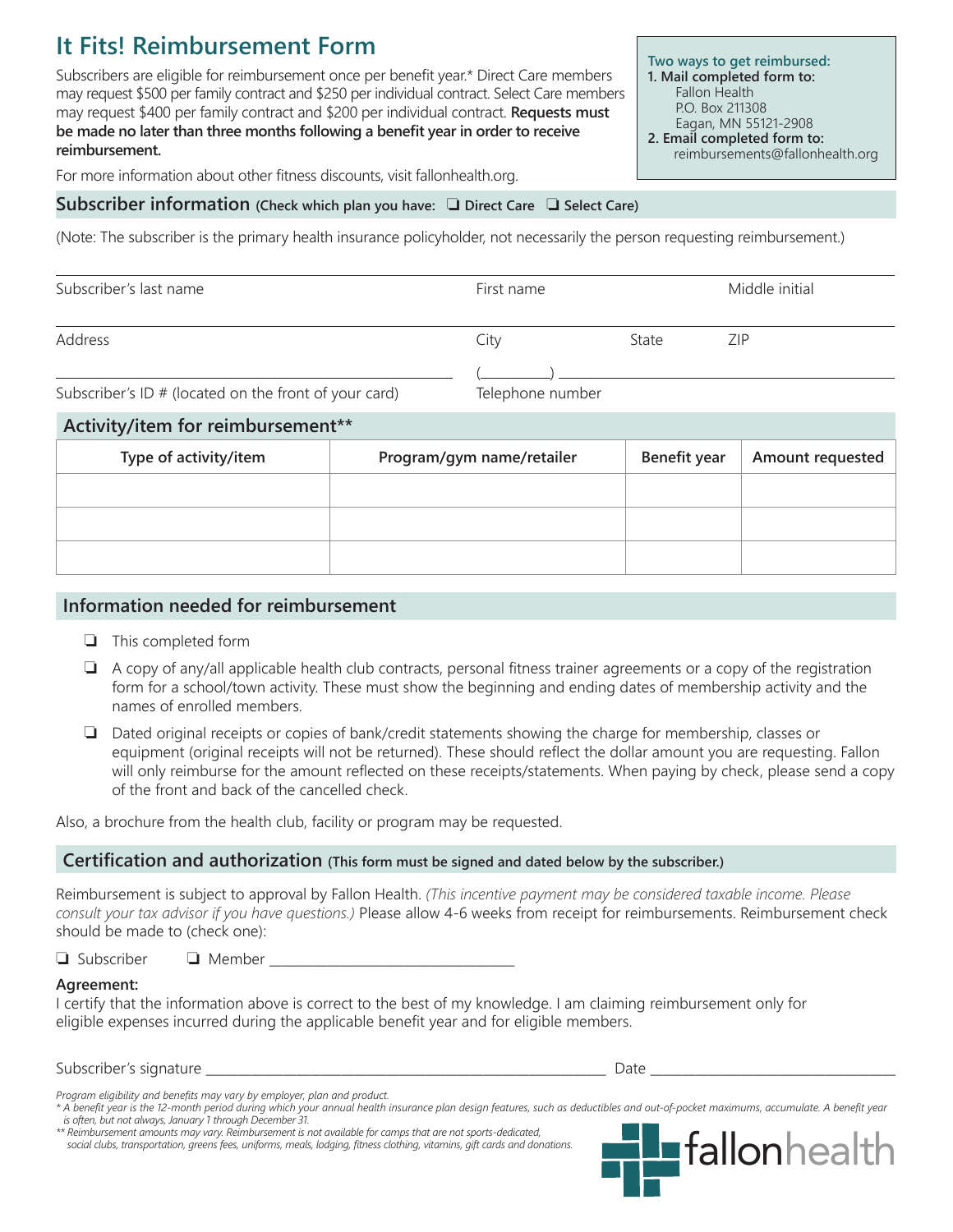# Notice of nondiscrimination

Fallon Health complies with applicable Federal civil rights laws and does not discriminate on the basis of race, color, national origin, age, disability or sex. Fallon does not exclude people or treat them differently because of race, color, national origin, age, disability or sex.

Fallon Health:

- Provides free aids and services to people with disabilities to communicate effectively with us, such as:
	- o Qualified sign language interpreters
	- $\circ$  Written information in other formats (large print, audio, accessible electronic formats, other formats)
- Provides free language services to people whose primary language is not English, such as:
	- o Qualified interpreters
	- o Information written in other languages

If you need these services, contact Customer Service at the phone number on the back of your member ID card, or by email at cs@fallonhealth.org.

If you believe that Fallon Health has failed to provide these services or discriminated in another way on the basis of race, color, national origin, age, disability or sex, you can file a grievance with:

Compliance Director Fallon Health 10 Chestnut St. Worcester, MA 01608

Phone: 1-508-368-9382 (TRS 711) Email: compliance@fallonhealth.org

You can file a grievance in person or by mail, fax or email. If you need help filing a grievance, the Compliance Director is available to help you.

You can also file a civil rights complaint with the U.S. Department of Health and Human Services, Office for Civil Rights, electronically through the Office for Civil Rights Complaint Portal, available at https://ocrportal.hhs.gov/ocr/portal/lobby.jsf, or by mail or phone at:

U.S. Department of Health and Human Services 200 Independence Avenue SW., Room 509F, HHH Building Washington, D.C., 20201

Phone: 1-800-368-1019 (TDD: 1-800-537-7697)

Complaint forms are available at http://www.hhs.gov/ocr/office/file/index.html.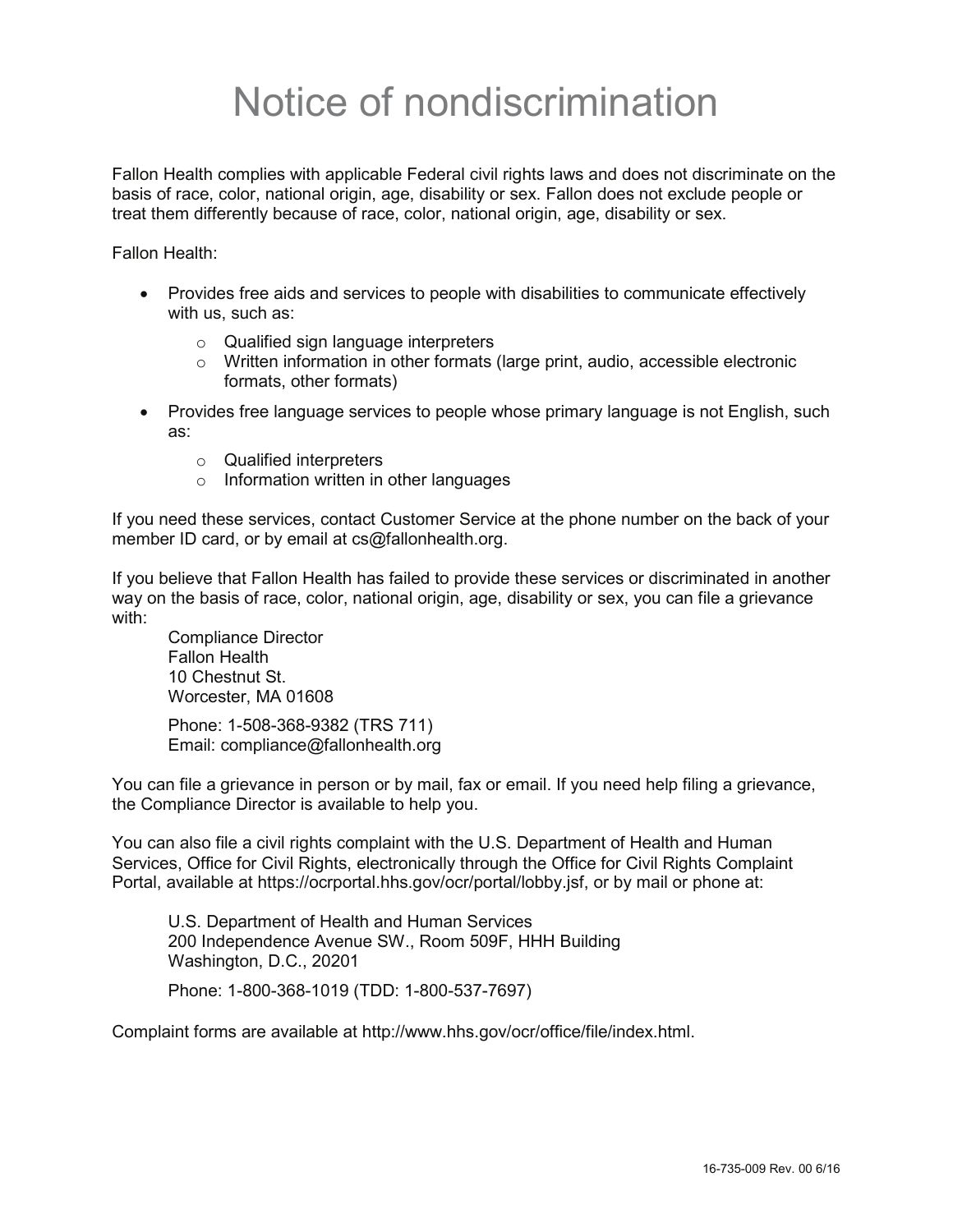# Important!

If you, or someone you're helping, has questions about Fallon Health, you have the right to get help and information in your language at no cost. To talk to an interpreter, call 1-800-868-5200.

#### Spanish:

Si usted, o alguien a quien usted está ayudando, tiene preguntas acerca de Fallon Health, tiene derecho a obtener ayuda e información en su idioma sin costo alguno. Para hablar con un intérprete, llame al 1-800-868-5200.

#### Portuguese:

Se você, ou alguém a quem você está ajudando, tem perguntas sobre o Fallon Health, você tem o direito de obter ajuda e informação em seu idioma e sem custos. Para falar com um intérprete, ligue para 1-800-868-5200.

#### Chinese:

如果您,或是您正在協助的對象,有關於[插入項目的名稱 Fallon Health 方面的問題,您有權利 免費以您的母語得到幫助和訊息。洽詢一位翻譯員,請撥電話 [在此插入數字 1-800-868-5200.

#### Haitian Creole:

Si oumenm oswa yon moun w ap ede gen kesyon konsènan Fallon Health, se dwa w pou resevwa asistans ak enfòmasyon nan lang ou pale a, san ou pa gen pou peye pou sa. Pou pale avèk yon entèprèt, rele nan 1-800-868-5200.

#### Vietnamese:

Nếu quý vị, hay người mà quý vị đang giúp đỡ, có câu hỏi về Fallon Health, quý vị sẽ có quyền được giúp và có thêm thông tin bằng ngôn ngữ của mình miễn phí. Để nói chuyện với một thông dich viên, xin gọi 1-800-868-5200.

#### Russian:

Если у вас или лица, которому вы помогаете, имеются вопросы по поводу Fallon Health, то вы имеете право на бесплатное получение помощи и информации на вашем языке. Для разговора с переводчиком позвоните по телефону 1-800-868-5200.

#### Arabic:

لوصحلا ي ف قحلا كي دلف ، Fallon Health صوصخب ةلىءئسأ هدعاست صخش ىدل وأ كيدل ناك نإ و ب ل صت ا م جرت م عم ث دحت ل ا قف لكت ةي ا ن و د ن م ك ت غ لب ةي رور ض ل ا ت امول عمل او قد ع اس مل ا ي ل ع 1-800-868-5200.

#### Khmer/Cambodian:

ប្រសិនបជីអក ប្អូនរណាមនក់ដែលអកកំពុងដែជួយ មុនសំណួរអុំាពី Fallon Health ឋេ, អកមុនសិេធិេើ េ្លបជំនួយនិងព័ែ៌ិមុន បៅកន្លងភាសា ររស់អុក

ណេយមិនអ្ប់ឬាក់ ។ បែែបមីមិយាយជាមួយអ្នករកដប្រ សូម 1-800-868-5200 ។